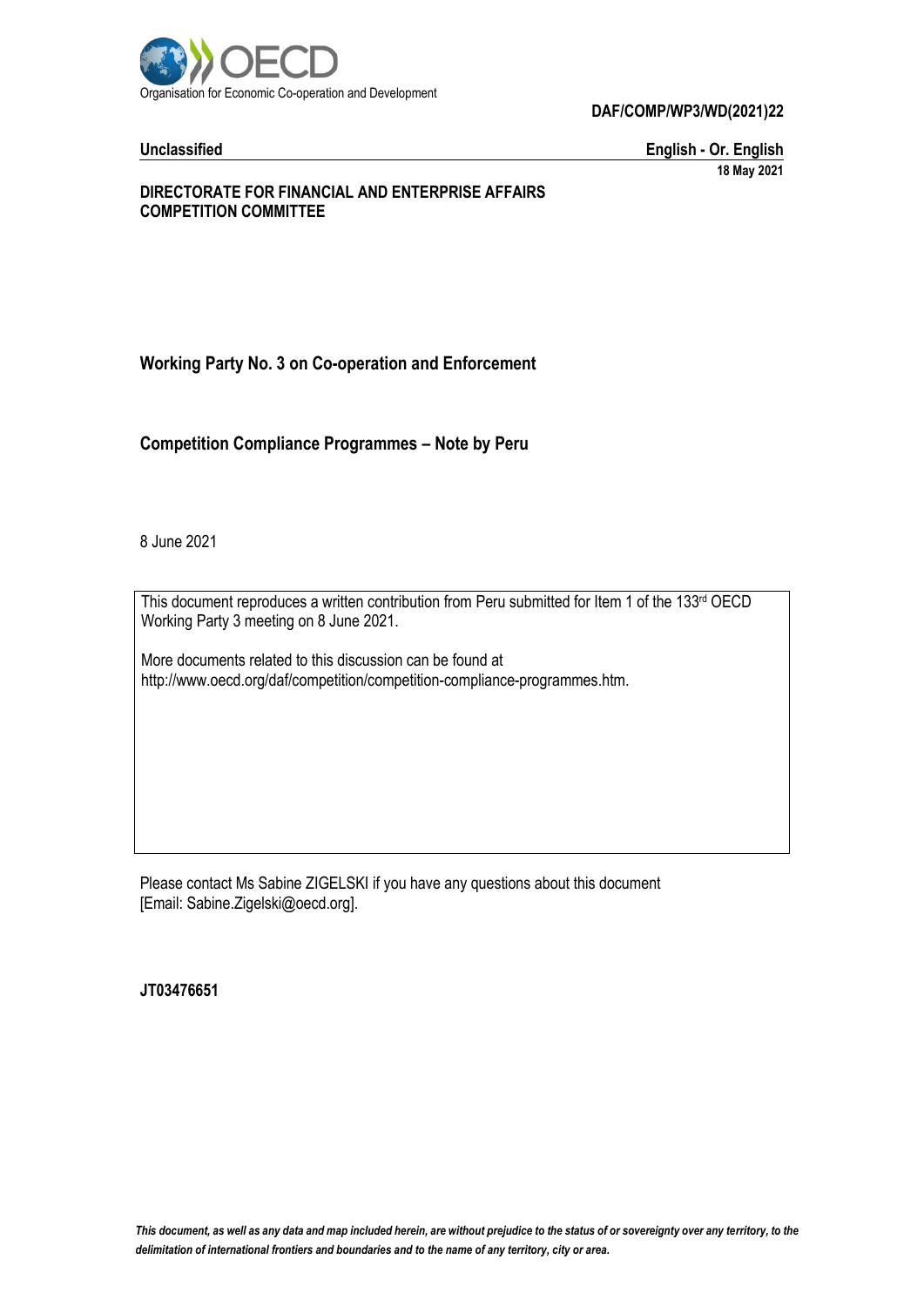# *Peru*

### **1. Agency policies and experience with regard to compliance programs and sanctions**

1. Compliance programs consist of a set of internal measures adopted voluntarily by a company to prevent and mitigate the risks of infringing the law. Thus, these programs play a key role within an organization, as they allow to prevent the occurrence of infringements, detect and timely report the risks of non-compliance, among other benefits.

2. It is important to note that compliance programs apply to various areas of law, such as money laundering, corruption, tax, environmental, labor, among others. In this manner, their use has become progressively universal in the framework of promoting the best corporate governance practices, until reaching the competition law field. In this context, compliance programs have -mainly- a triple function: prevention, detection and response to an ongoing risk that may lead to an anticompetitive conduct.

3. The National Institute for the Defense of the Competition and the Protection of the Intellectual Property (hereinafter, Indecopi), as the Peruvian Competition Agency, has not been unaware of the importance that compliance programs have gained in recent years. Indeed, in the experience of the enforcement of the Peruvian Competition Law<sup>1</sup> since 2016, compliance programs have acquired relevance in the administrative sanctioning proceedings. Certainly, when the Commission for the Defense of Free Competition<sup>2</sup> (hereinafter, the Commission) has reached a final decision at the end of administrative sanctioning proceedings, not only has it imposed fines to the companies that have committed anticompetitive conducts, but has also ordered to the infringing companies -as a remedy measure- the obligation to implement a competition compliance program to mitigate the risks of them engaging in anticompetitive behaviors again in the future.

4. Through competition compliance programs, Indecopi seeks to promote a corporate compliance culture within the companies in accordance with the Peruvian Competition Law, allowing them to identify any risk that may lead to a breach of competition rules.

5. The power of the Commission to order the implementation of compliance programs as a remedy finds its legal basis in Article 49 of the Peruvian Competition Law<sup>3</sup>. The current

#### <sup>3</sup> **Peruvian Competition Law**

#### **Article 46.- Remedies.-**

 $\overline{a}$ 

<sup>&</sup>lt;sup>1</sup> The Law for the Repression of Anticompetitive Behavior was approved by means of Legislative Decree 1034 (2008). The codified version of the Law was approved by means of Supreme Decree 030-2019-PCM.

 $2<sup>2</sup>$  It is important to bear in mind that Indecopi is formed by several autonomous bodies, one of them being the Defense of Free Competition Commission, a technical and autonomous body in charge of determining the existence of an anticompetitive conduct and applying the corresponding sanctions. In order to fulfill its tasks in an effective manner, the Commission is served by a Technical Secretariat, entrusted with the initiation of investigations and administrative proceedings regarding anticompetitive conducts.

<sup>46.1.</sup> In addition to the sanction imposed for the violation of this Law, the Commission may order remedies leading to the reestablishment of the competitive process or to prevent an anticompetitive conduct to occur in the future, which, among others, may consist of:

a) The termination or performance of activities, even under certain conditions.

b) According to the circumstances, the obligation to enter into an agreement, even under certain conditions; or,

c) The unenforceability of an anticompetitive clause or act; or,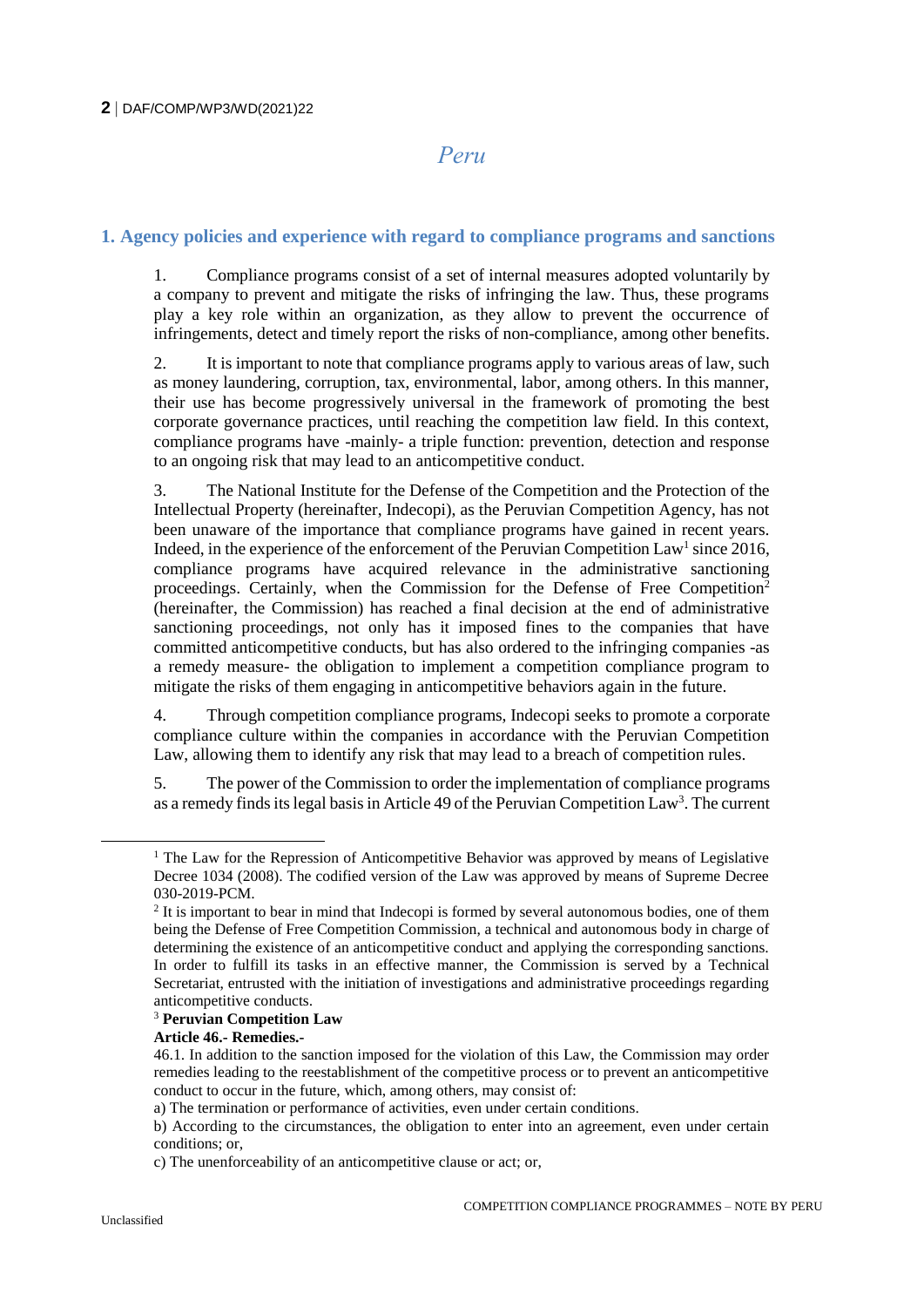text was introduced by Legislative Decree 1396 in September 2018. This statute amended the previous text of Article 49 in order to include as one of the remedies to be ordered by the Commission "the development of training and compliance programs related to competition rules"<sup>4</sup> . It should be noted that the Statement of Motives of this legislative amendment expressly stated that this modification did not mean to increase the powers of the Commission to order remedies, but it rather was a clarification of the powers the authority already had. Based on this legal framework, the Commission has ordered remedies consisting of the obligation to the companies involved in cartels to implement competition compliance programs.

6. The first case in which this type of remedy was ordered was the "Pharmacy chains" case. By Decision 078-2016/CLC-INDECOPI, issued on October  $12<sup>th</sup>$ , 2016, the Commission sanctioned five pharmacy chains for entering into a price-fixing cartel of thirty-six pharmaceutical products and related products from January 2008 to March 2009. As a remedy, the Commission ordered such companies to implement a competition compliance program for a period of three years. Specifically, the compliance program imposed by the Commission was comprised of the following elements: (i) an annual training in competition rules, aimed to the employees involved in the design, implementation, or supervision of the pricing policy of the company; and, (ii) the identification and mitigation of risks of non-compliance with competition rules. This compliance program was confirmed on appeal by the Specialized Competition Chamber of the Tribunal of Indecopi (hereinafter, the Tribunal), the second administrative instance on competition matters, by means of Decision 0738-2017/SDC-INDECOPI (December 27<sup>th</sup>, 2017).

7. Later, through Decision 010-2017/CLC-INDECOPI, issued on March 22nd, 2017, the Commission sanctioned Kimberly Clark Perú S.R.L. and Productos Tissue del Perú S.A. for fixing their prices and other commercial conditions in the commercialization of toilet paper and other tissue paper products from 2005 to 2014. As a remedy, the Commission ordered the companies to implement a competition compliance program for a period of five years that, in addition to the two elements indicated in the case mentioned above, included the obligation to appoint a Compliance Officer with extensive knowledge of competition rules, in order to facilitate compliance within the company.

8. These three essential elements of compliance programs were ordered again by the Commission in cartel cases sanctioned by Decisions 099-2017/CLC-INDECOPI, 100- 2017/CLC-INDECOPI, 101-2017/CLC-INDECOPI, 049-2018/CLC-INDECOPI and 104- 2018/CLC-INDECOPI<sup>5</sup> . In summary, the Commission has required, among other details, that the implementation of a compliance program ordered as a remedy must include the following essential elements:

a **Compliance training on competition rules for the employees of the company:**  for this purpose, the Commission requires the infringing companies to present to the Technical Secretariat of the Commission (hereinafter, the Technical Secretariat)

COMPETITION COMPLIANCE PROGRAMMES – NOTE BY PERU

d) The access to a trade association or an intermediation organization.

e) The development of training and compliance programs related to competition rules.

<sup>&</sup>lt;sup>4</sup> Legislative Decree 1396, which amends the Peruvian Competition Law, was published on September  $7<sup>th</sup>$ , 2018 in the Official Newspaper "El Peruano".<br>
<sup>5</sup> Whereas, Docisions 000, 2017 in The United States of the Mercano of the States of The States of The States of The States of The States of The States

<sup>5</sup> Whereas Decisions 099-2017/CLC-INDECOPI, 100-2017/CLC-INDECOPI, 101-2017/CLC-INDECOPI and 049-2018/CLC-INDECOPI have been confirmed on appeal by the Tribunal, a final judgement is still pending on Decision 104-2018/CLC-INDECOPI. For more information, please refer to Decisions  $157-2019/SDC-INDECOPI$  (issued on August  $26<sup>th</sup>$ ,  $2019$ ),  $171-2019/SDC-1$ INDECOPI (issued on September 12nd , 2019), 225-2019/SDC-INDECOPI (issued on December  $10<sup>th</sup>$ , 2019) and 138-2020/SDC-INDECOPI (issued on October 30<sup>th</sup>, 2020).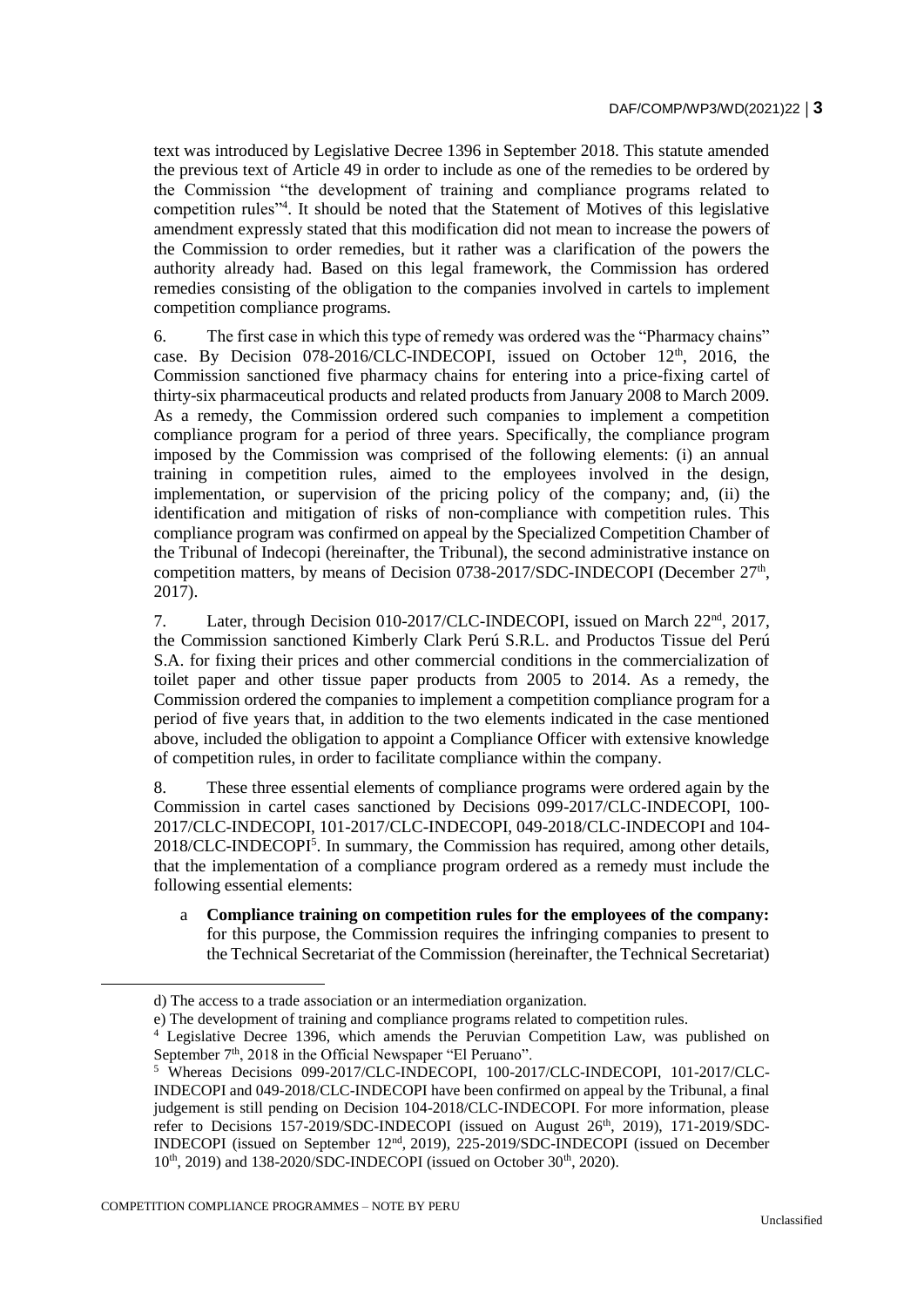an annual training plan, which must be taught by a university that has master programs in Competition, Market and/or Regulation matters. In some cases, depending on the characteristics of the sanctioned companies, the training is entrusted to the Technical Secretariat. Moreover, as part of the compliance program, employees must be evaluated to measure the knowledge they have gained during the training sessions.

- b **Identification, mitigation and evaluation of risks of non-compliance with competition rules:** regarding this requirement, each company must propose to the Technical Secretariat a consulting company specialized in risk assessment, with the main task of elaborating a risk matrix. The consulting company must also advise on the measures that should be taken to reduce the risks identified by the risk matrix. In order to evaluate the adequacy of this analysis, the consulting company must prepare an annual report concerning the risks identified and the effect of the mitigation measures that could have been executed. This annual report has to be reported to the senior management of the company, the Compliance Officer and the Technical Secretariat.
- c **Appointment of a Compliance Officer that facilitates compliance to competition rules:** a Compliance Officer must be proposed by each infringing company, so that the Technical Secretariat can evaluate his or her suitability to such position. In general, this person should have enough knowledge of the Peruvian Competition Law, as well as knowledge in compliance matters. The Technical Secretariat can challenge up to two times the compliance officers proposed by the companies; so that, if a company fails to propose a suitable candidate for a third time, the Technical Secretariat has the power to designate a person to assume such responsibility and the Commission may initiate a sanctioning proceedings for the breach of the remedy imposed. In the same sense, the Technical Secretariat may request the removal of a Compliance Officer and appoint a new one in cases where it is considered that the current one is not fulfilling his or her functions properly. In order to monitor the performance of the program, the Compliance Officer is required to report to both the senior management of the company and the Technical Secretariat of any detected scenario of a possible breach of or risk of noncompliance with competition rules, in a period of three (3) business days after his or her acknowledgement of such event.

9. As aforementioned, the Tribunal has assessed the legality of the compliance programs imposed by the Commission as remedies. When doing so, it has made certain clarifications on the scope of such programs, in particular regarding the following aspects:

- a **Companies that already had a compliance program prior to the imposition of the remedy:** in cases in which the Commission ordered the implementation of a compliance program as a remedy and the infringing companies already had one in progress, the Tribunal held that this scenario did not necessarily imply that those companies were forced to implement an additional one since the elements of the compliance program ordered by the Commission must be understood as minimum conditions to be adopted. Therefore, the Tribunal concluded that such a measure did not affect the freedom that each company had to implement the most appropriate compliance procedures, as long as they do not contravene the minimum standards established in the final decision of the Commission.
- b **The mandatory appointment of a Compliance Officer and the incompatibilities imposed to carry out the position:** when evaluating arguments based on how costly it could be for companies to appoint a compliance officer, the Tribunal has specified that the Commission has never required infringing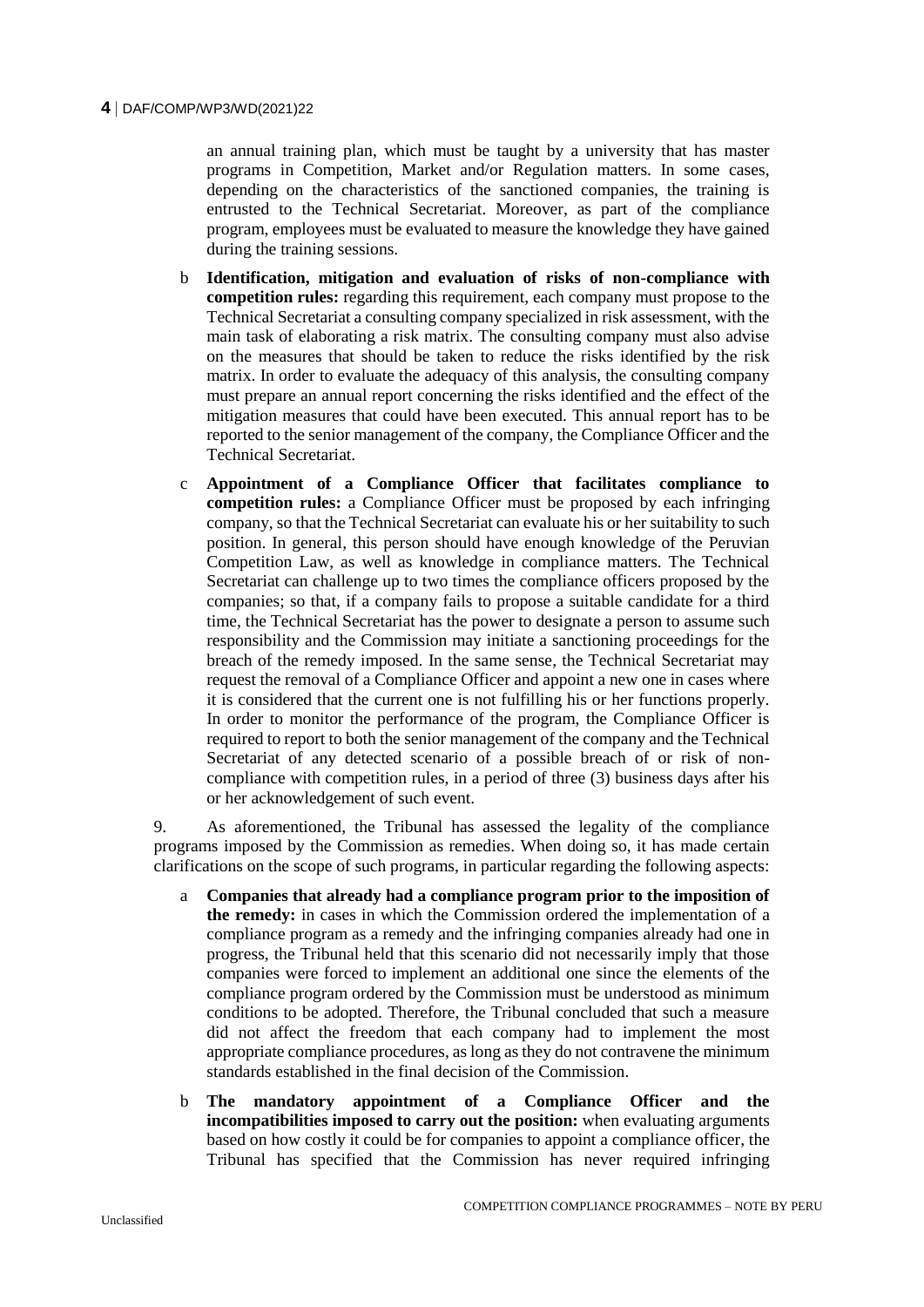companies to hire a Compliance Officer as a full-time employee, since it is possible for this position to be performed by an external consultant; nor has it established the amount of money that should be paid to the person holding such position. Therefore, the Tribunal concluded that the decision of the Commission in this regard allows each infringing company to adapt the implementation of the compliance program and, specifically, the appointment of a Compliance Officer, according to their particularities (for example, whether the company has a considerable number of employees or not) and financial capabilities.

The Commission has also imposed certain restrictions that infringing companies must observe when choosing someone to hold the position of Compliance Officer. These restrictions bar any person who has been a lawyer, counselor or legal representative of such companies in the previous five years to be appointed as Compliance Officer. In addition, the appointee must not have any familiar relationship with the senior management or the Board of Directors of the company who designates him or her. As a consequence, some parties have questioned that these restrictions might represent a costly and unnecessary burden for small companies.

In response, the Tribunal has stated that such restrictions are justified in the independence and impartiality that is required from a Compliance Officer to properly exercise his or her duties. Indeed, the functions of a Compliance Officer demand an impartial performance, in order to enforce an effective compliance program. In this sense, if the appointee holds any degree of link, bond or kinship with the persons who he or she is supposed to supervise, this could affect the proper execution of his or her work. For that motive, the Tribunal upheld the reasonableness of such restrictions.

c **The duration of compliance programs:** in its decisions, the Commission has ordered compliance programs to be applied in a period of three to five years, depending of the circumstances of each case. However, infringing companies have argued that such periods lack of justification.

In response, the Tribunal has stressed that the determination of the period in which a compliance program must be applied should take into account the type of anticompetitive behavior that is sanctioned, its length, the involvement of the company's senior management in the conduct, the affected market, the direct impact on consumers, among other criteria. In addition, the Tribunal pointed out that a three to five years' period can be reasonable and relevant for the purposes of maintaining a corporate culture that complies with competition rules, as well as contributing to the reestablishment of the proper functioning of the competitive process and the mitigation of risks of engaging in anticompetitive behaviors in the future.

d **The duty of the Compliance Officer to report to the Technical Secretariat any breach of competition rules:** parties have questioned the obligation of the Compliance Officer to report any breach of competition rules or any related risk within a period of three business days since its acknowledgment, claiming that such measure would constitute a violation of their right of non-self-incrimination and would turn the Compliance Officer into an "arm of the authority to detect anticompetitive conducts". In this regard, the Tribunal held that the establishment of such a period is necessary for the Compliance Officer to have a reasonable time to collect information and adopt an informed and well-founded decision. Furthermore, the Tribunal specified that such report does not bind the authority to initiate a sanctioning proceedings against the company nor does it intend to oblige the companies to assume the costs that would correspond to Indecopi in its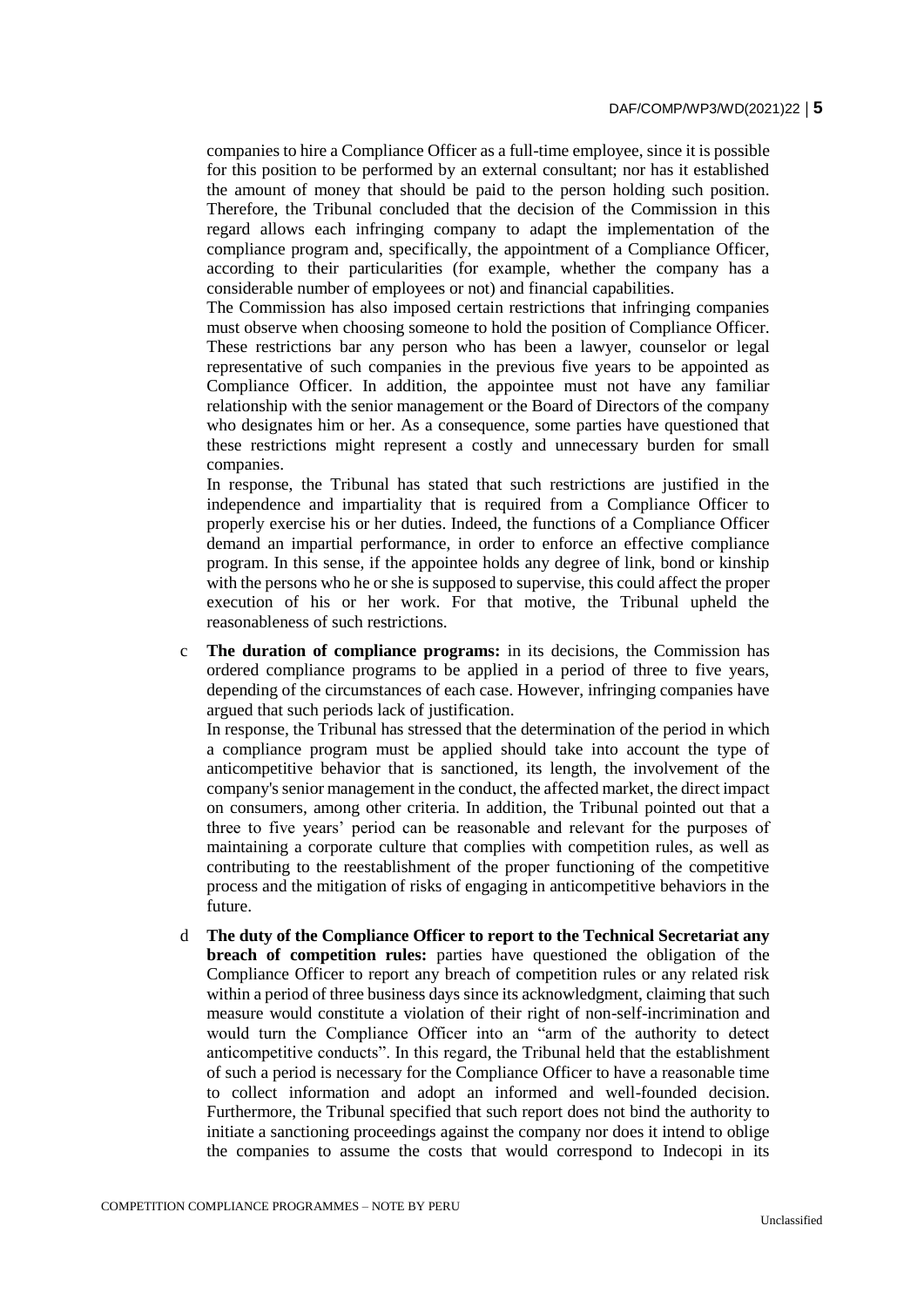#### **6** DAF/COMP/WP3/WD(2021)22

supervisory role; on the contrary, it seeks to prevent the companies from engaging in future anticompetitive conducts and being sanctioned again.

e **A Compliance Officer should be a person from outside the organization and should not be the employee who performs the functions of General Counsel:** in a recently decided case, the Commission rejected the possibility of combining the functions of a compliance officer and the functions of a General Counsel in the same person within an organization, as was proposed by an investigated company. In greater detail, the Commission stated that, although there were reasonable justifications to advocate for a General Counsel to also serve as a Compliance Officer in a company, it finally decided that the separation between the person in charge of the legal area of a company and the one who holds the position of a Compliance Officer is a healthy and desirable practice due to the different objectives that both positions pursue. This becomes more relevant in cases where a violation of the Competition Law has been proven and the measures to prevent the company from engaging again in this type of illegal conduct must be reinforced in order to ensure a real change in the organizational culture of the company<sup>6</sup> . In that sense, the Commission upheld the position that the functions of a Compliance Officer should be performed by a person from outside the organization and different from the employee who performs the functions of the General Counsel. Thus, the Commission ordered the investigated company to hire a new employee to exercise the powers of a Compliance Officer.

This judgement was appealed by the party and one of the questioned aspects referred to the obligation to hire a new Compliance Officer. However, as in previous cases, the Tribunal confirmed the reasonableness of the compliance program ordered by the Commission. Regarding the Commission's decision to order the appointment of a new person as Compliance Officer different from the General Counsel of the company, the Tribunal stressed that such obligation was necessary to meet the independence and impartiality that a Compliance Officer needs to have in order to carry out their functions and tasks in an appropriate manner. Therefore, the Tribunal concluded that a Compliance Officer should be someone different than the employees that already play other roles within an organization<sup>7</sup>.

10. The framework described shows that compliance programs have acquired a main importance in the Commission's decisions issued in administrative proceedings. Nevertheless, these programs have also been applied in settlement decisions adopted by the Commission in recent years. Certainly, Article 25 of the Peruvian Competition Law allows a party to terminate the proceedings in which it is being investigated through a settlement application. In this application, the party must offer remedies aimed at ensuring the reestablishment of the competitive process, as well as reversing the harmful effects of the infringing conduct<sup>8</sup>.

 $6$  See section 7.3 of Decision 014-2020/CLC-INDECOPI, issued on May 20<sup>th</sup>, 2020.

<sup>&</sup>lt;sup>7</sup> See Decision 037-2021/SDC-INDECOPI, issued on March 4<sup>th</sup>, 2021.

<sup>8</sup> **Peruvian Competition Law**

**Article 25.- Settlements** 

<sup>25.1</sup> Within a period of forty-five (45) business days from the date of notification of the Statement of Objections, an investigated party may offer, individually or jointly, a commitment referred to the early termination of the sanctioning administrative proceedings in exchange for implementing effective remedies to offset the effects of the infringing conduct.  $(\ldots)$ 

<sup>25.3</sup> In order to assess the proposal for a settlement, in a discretionary manner, the Technical Secretariat will take into consideration the fact that the settlement applicants offer remedies aimed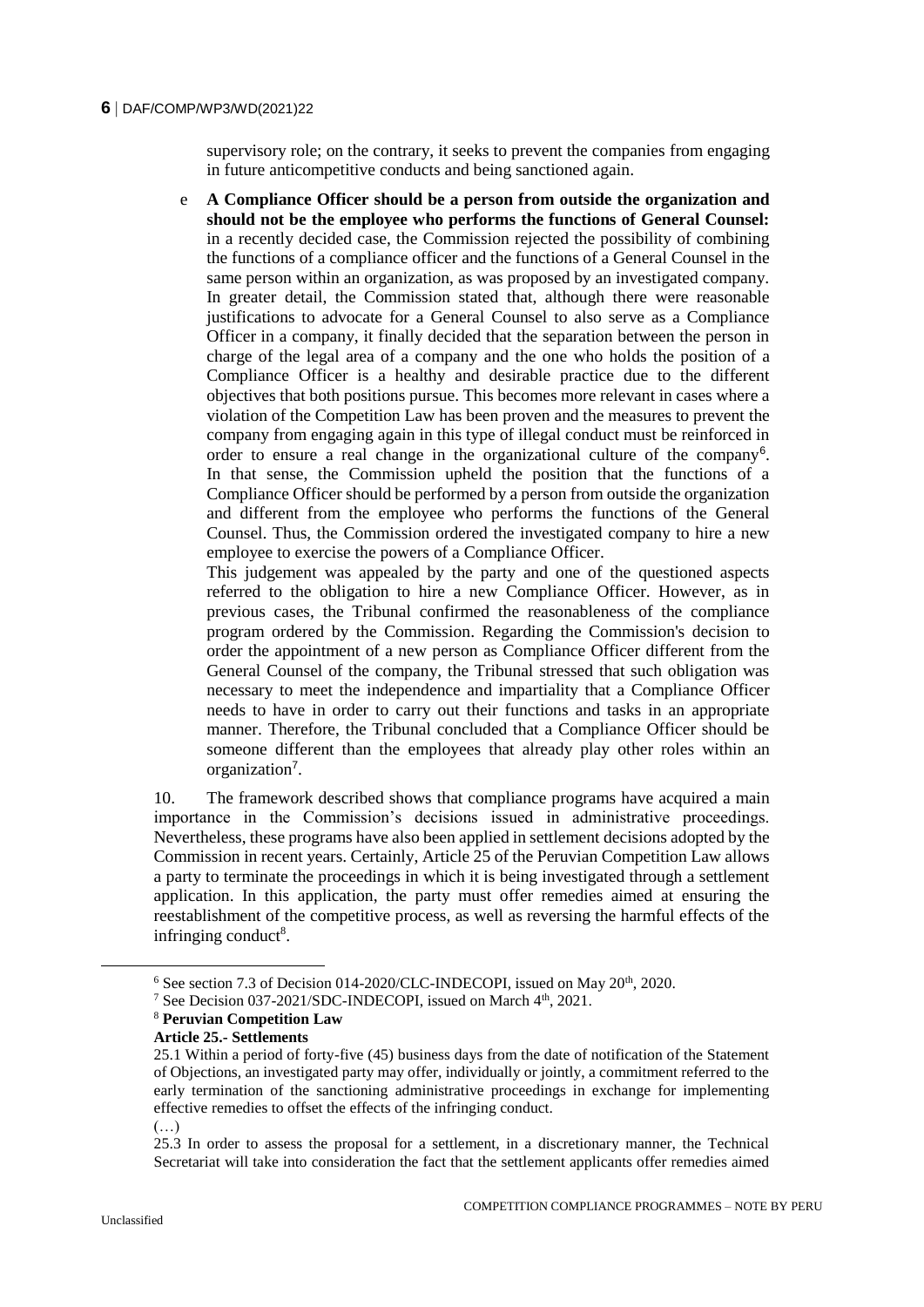11. Thus, the Commission has interpreted that one of the remedies aimed at ensuring the reestablishment of the competitive process is, precisely, the implementation of a compliance program. For example, in the "Liner conferences case", where seventeen shipping lines were investigated for an alleged horizontal agreement to fix prices or commercial conditions for the maritime shipping service of freight containers between 2009 and 2013, the Commission accepted a settlement application submitted jointly by all the investigated shipping lines. As part of their offerings, the parties committed to maintain and update their competition compliance programs for a period of three years<sup>9</sup>.

12. Likewise, in the "PET case"<sup>10</sup>, the Commission approved the settlement applications submitted by Amcor Rigid Plastics del Perú S.A. and San Miguel Industrias PET S.A., after offering to implement and improve their competition compliance programs for a period of three (3) years. These companies were being investigated for an alleged horizontal agreement to allocate customers in the market of the 'spot' segment of the PET plastic packaging preforms, during 2008 and 2016<sup>11</sup>.

# **2. Agency initiatives with regard to compliance advocacy**

13. As many other competition agencies around the world, Indecopi has not only focused on prosecute and sanction anticompetitive conducts, but has also engaged in an advocacy role which ultimately seeks to prevent companies from colluding again in the future and helping them to understand that a compliance program is not a burden, but an investment and an effective way to strengthen the company's corporate culture of respect for the Law.

14. As part of this advocacy role, on March  $27<sup>th</sup>$ , 2020 the Commission approved the "Guidelines on Competition Compliance Programs"<sup>12</sup> (hereinafter, "the Guidelines"). This document, of soft law nature, was elaborated with the purpose of fostering a change within the corporate culture of companies and in the attitude of their employees, through the implementation of effective compliance programs or the improvement of existing ones.

15. While recognizing that companies are free to define the scope of the elements of their compliance programs in accordance with their own needs and characteristics, the Guidelines also stress the importance of companies making a real commitment in applying such programs and not "let them be swept under the carpet". Therefore, it will be imperative that companies demonstrate that their competition compliance programs have a truthful purpose to comply with the law. An efficient way of doing so is to involve the Senior Management of the company in the enforcement of the program through actions, procedures, and policies that guarantee a culture of compliance.

<sup>12</sup> These Guidelines are available at the following link:

 $\overline{a}$ 

at ensuring the reestablishment of the competitive process, as well as reversing the harmful effects of the infringing conduct.

<sup>&</sup>lt;sup>9</sup> See Decision 035-2017/CLC-INDECOPI, issued on May 8<sup>th</sup>, 2017 and Technical Opinion 027-2017/ST-CLC-INDECOPI, issued by the Technical Secretariat on April 3rd, 2017.

<sup>&</sup>lt;sup>10</sup> PET stands for *polietilene terephthalate*, a resin commonly used in the fabrication of clothing and containers for liquids and foods.

<sup>&</sup>lt;sup>11</sup> See Decisions 10-2019/CLC-INDECOPI and 11-2019/CLC-INDECOPI, issued on March  $20<sup>th</sup>$ , 2019 and the Technical Opinions 020-2019/ST-CLC-INDECOPI and 021-2019/ST-CLC-INDECOPI, issued by the Technical Secretariat on February 20<sup>th</sup>, 2019.

[https://www.indecopi.gob.pe/documents/51771/4663202/Guidelines+on+Antitrust+Compliance+P](https://www.indecopi.gob.pe/documents/51771/4663202/Guidelines+on+Antitrust+Compliance+Programs/) [rograms/](https://www.indecopi.gob.pe/documents/51771/4663202/Guidelines+on+Antitrust+Compliance+Programs/)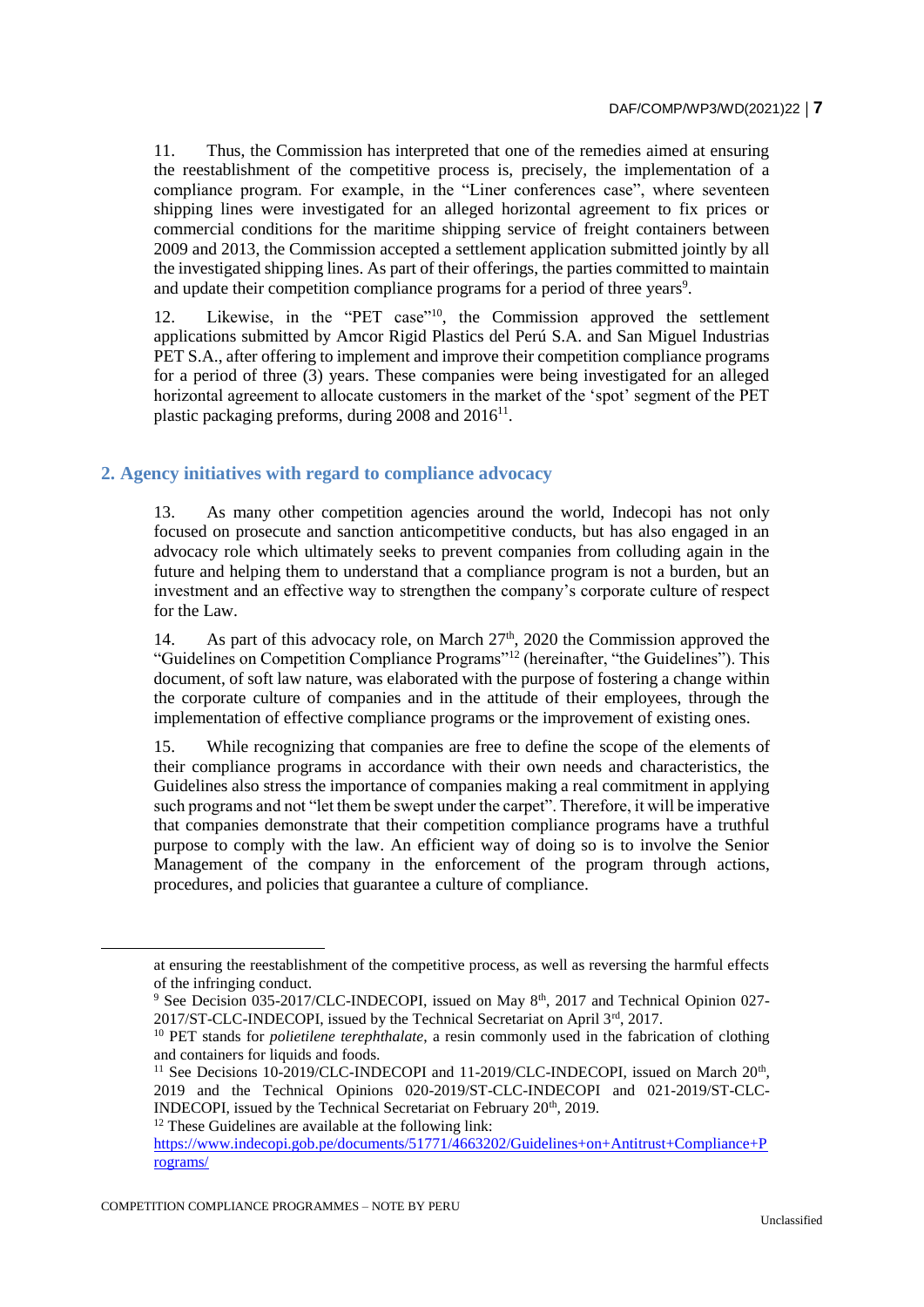#### **8** DAF/COMP/WP3/WD(2021)22

16. The Guidelines' main objective is to develop the minimum essential elements that could be part of an effective compliance program. These elements are the following:

- Real commitment to comply from the senior management.
- Identification and management of current and potential risks.
- Internal procedures and protocols.
- Training for employees.
- Constant update and monitoring of the compliance program.
- Audits on the compliance program.
- Procedures for consultations and complaints.
- Designation of a Compliance Officer or Compliance Committee.

17. Likewise, the Guidelines establish that, upon their own decision, companies may implement certain complementary elements in their compliance programs, in order to strengthen their effectiveness. These components are the following:

- $\bullet$  A Competition Manual<sup>13</sup>.
- Incentives for employees who come forward and expose a breach of Competition Law.
- Disciplinary measures for employees involved in breaches of Competition Law
- Notwithstanding the advocacy that the Guidelines do for an effective compliance program, it also acknowledges there is no unique model applicable to every company. Certainly, the Guidelines encourage that compliance programs should be implemented according to the needs and characteristics of each company and its organizational structure, while taking into account the differences based on the size, resources, type of products or services offered, national or international market presence, among other factors.
- This becomes more relevant for companies that have fewer resources, such as small and medium-sized enterprises (SMEs), and might have inconveniences in adopting all the minimum elements in the same way as larger companies. Accordingly, the Guidelines propose that such companies could implement the following elements:
- Real commitment to comply.
- Risk Identification.
- Training programs on competition rules.
- The appointment of a Compliance Officer, whose duties may be fulfilled by an employee from the Senior Management.

18. The adoption of these minimum elements might prove worthy not only for the aid in diminishing the risks of non-compliance with competition rules, but also because the Guidelines have addressed for the first time the possibility of granting reductions to the fines that could be imposed by the Commission to infringing companies, if they demonstrate they have implemented an effective compliance program prior to the

<sup>&</sup>lt;sup>13</sup> It is also important to highlight that these Guidelines include as an "Annex A" a "Competition" Manual Model".